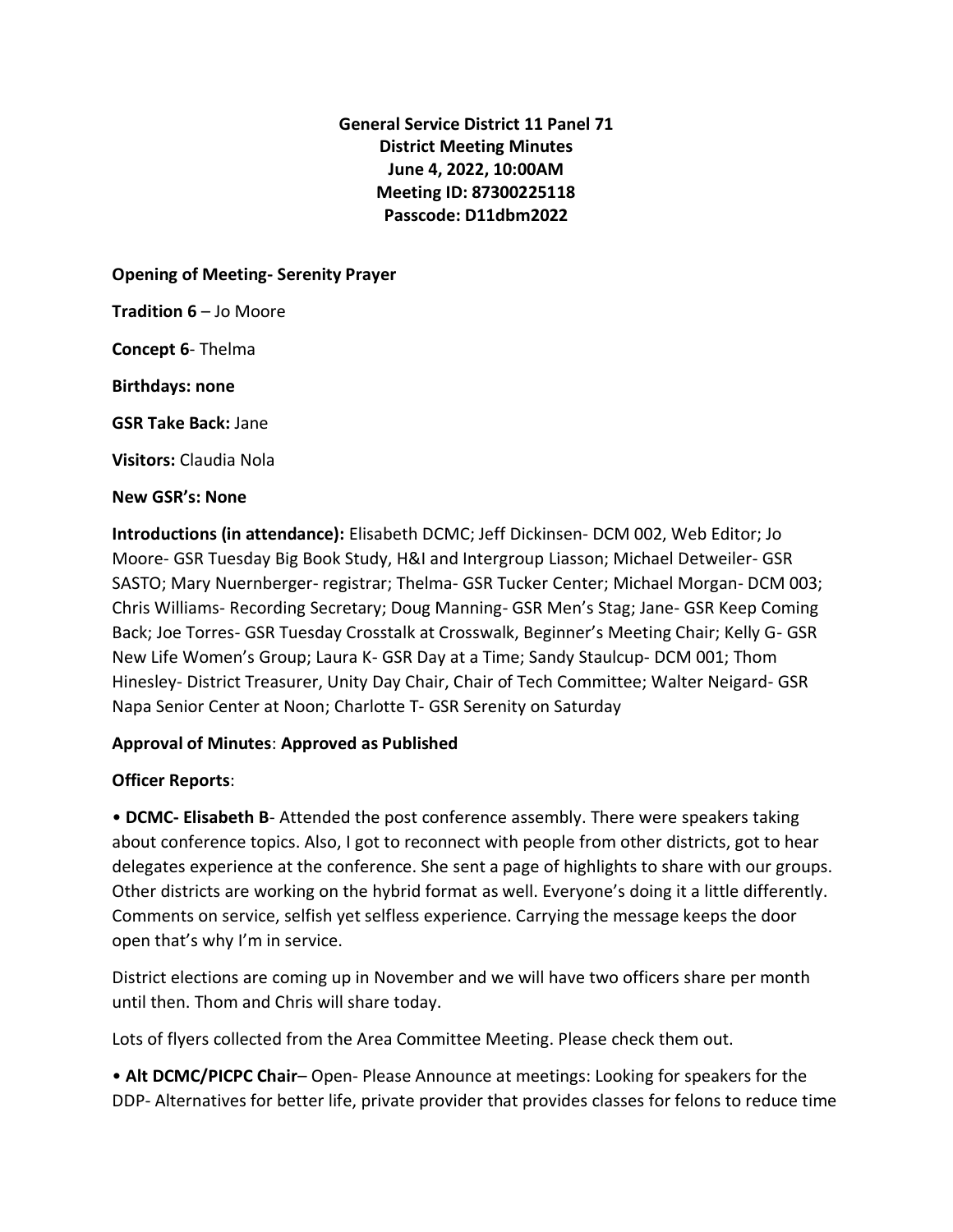to serve- Elisabeth asked to do a virtual presentation, looking for others to help and I have all the materials ready.

• **DCM 001**- Sandy S- I attended the DCM sharing session. It was very interesting. We talked about the meeting app. Discussion around how General Service has allowed the District to upload their meetings to the app. Tech discussion about the app. Quite interesting presentation and discussion with comments. Not sure if intergroup has uploaded the local meetings to the app. I know that they are working hard to bring our meetings up to date. Great presentation on Concept 4 this morning.

• **DCM 002** –. Jeff D- Attended the Sharing Session about the meeting app. The results of 72<sup>nd</sup> conference is on the website as well as the highlighted one pager. Encourage all to go to Unity Day to hear delegate's experience.

• **DCM 003**- Michael M- I attended the DCM Sharing Session as well. How can we support the meeting guide app was the topic. The registrar shared their job description. Attended the Area Meeting as well. Summer Assembly will be in Watsonville.

• **Secretary** -Chris W- Nothing to report.

• **Treasurer**- Thom H- Shared Treasurers 's Report. Was shared in the packet. There is an error in the debts column. The bottom section is correct. Haven't put the money down for Unity Day. Still need to get insurance. Submitting with a couple corrections. Up for disapproval. Any corrections or changes?

Jo Moore- with the prudent reserve and having \$8,000. When do we do distributions?

Thom- We need to have a financial oversight committee guidance. Would usually be quarterly or semiannually, recommendations would follow the following month.

Elisabeth- Treasurers report is approved with the correction stated.

**Alt PICPC Report-** Elisabeth - attended the meeting and still keep up with the DDP program. There is a letter to use to share with professionals about what AA is and isn't. At the last Committee Meeting a trustee, Dr. Mooney, shared that there is an opportunity to discuss with your doctor how to get in touch with AA.

Joint Committee Meeting for H&I BTG and PICPC will be happening soon. Good information will be shared.

- **Registrar** Mary N.- no report
- **Archives**  Open Please Announce at meetings

• **Literature** – Open – Please Announce at meetings. Ask friends to attend Assembly and maybe they will be interested.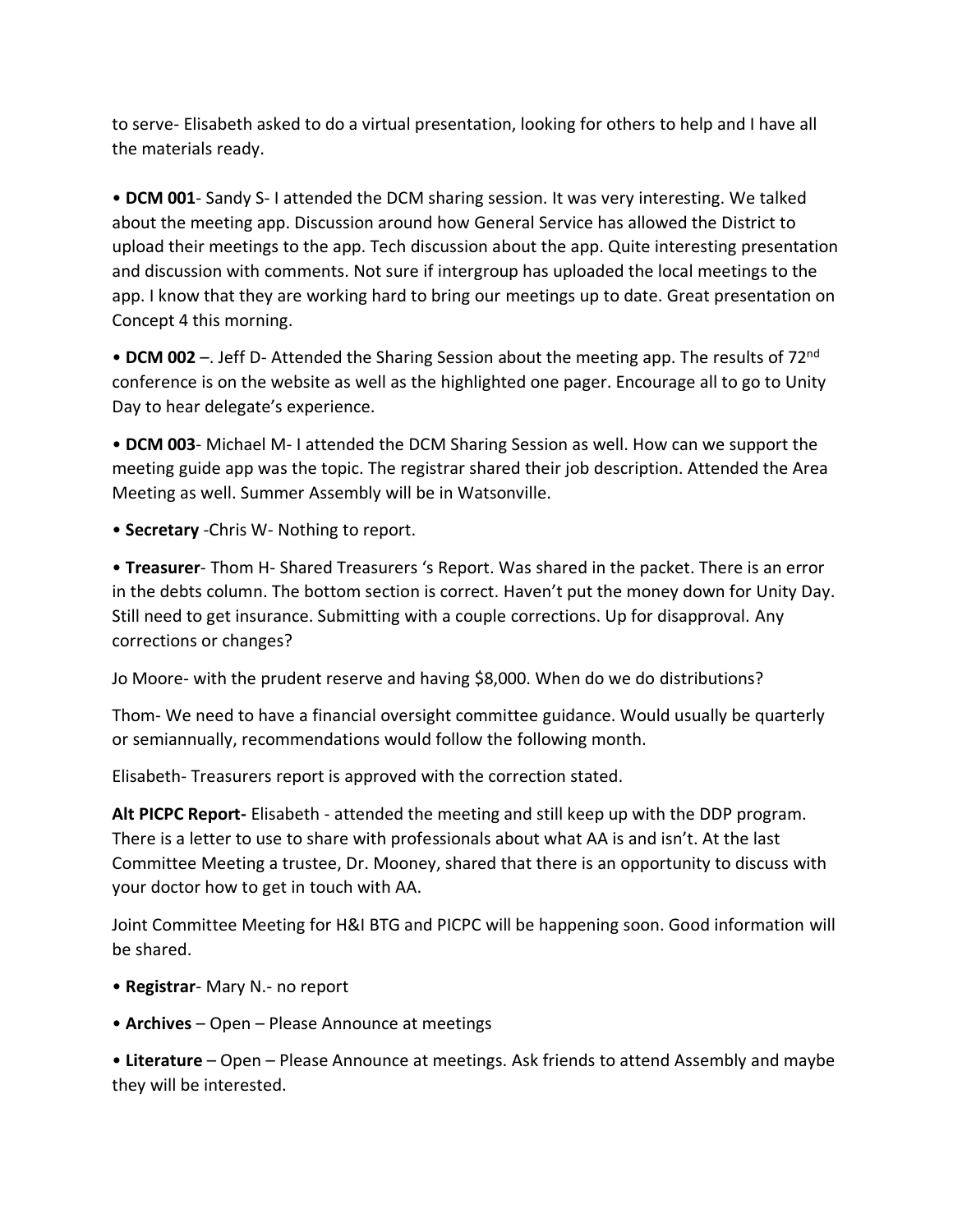• **Beginners Meeting**- Joe. T – At the beginning of the year I put a motion to evaluate the date, time and format of the Beginners' Meeting. I don't think it is necessary, the meeting has had good attendance. I would like to withdraw the motion and need guidance on how to do that.

Elisabeth- I think it can be withdrawn.

Jeff- if it is seconded than it is in discussion. Then it would have to be voted on.

Joe- Will review the minutes and bring appropriate action next month.

• **Bridging the Gap**- Teresa V – not here/ no report

• **Intergroup Liaison**- Jo M- Have been out. I am having difficulty navigating the website to get their takebacks. Unity Day is upcoming. I will direct people to AANAPA.org

• **H&I Liaison**- Jo M- There was a quick meeting to check in. There was the joint meeting with PICPC/BTG. Jail meetings are still not happening. Still taking contributions for the literature going in. This is still important. Need to find out how to get the pink labels for the cans. There is a download on their website. We could put in an order handinorcal.org

• **Tech Committee**- Jeff D- In relation to the question about the Meeting Guide App. It was disabled for now while all the information is put on there. There was no space for Zoom/Hybrid meetings. Looking to move from the spreadsheet t to the app.

We have 2 web editors. Intergroup information is being handled by Patty B. I will contact Patty. I do District, she does Intergroup.

National Tech workshop is coming up. It is a 3-day workshop and I am looking into going.

• **NAPYPAA Liaison** – Phil B- They are having a campout at Berryessa. I will reach out to him.

• **UNITY DAY Chair** (June 18) Thom H Things seem to be on track. Still in need of a cleanup person. Need someone with a truck. Did a check in with Dara. Still need to get ahold of the insurance which I plan to do this week. Meeting this Monday night.

• **AD Hoc** – Hybrid Committee- Thom H – We met and assigned tasks. Will meet again. We got information from the Area and it is in line with research we have done. Will have a presentation with recommendations at the next meeting.

• **Visiting Area Officer**- Claudia Nola, CNCA06 Registrar will speak about her experience with the spirit of rotation.

Because of the Spirit of Rotation, we are blessed with a pool of people that are able to serve. From my experience reaches the heart of another alcoholic. Service has enhanced my sobriety. I started at the group level when I was new. Commitments and responsibility came to life for me through the responsibility statement. I was excited when I was new. I was always full of selfishness and fear. People needed me and liked me. It made me happy.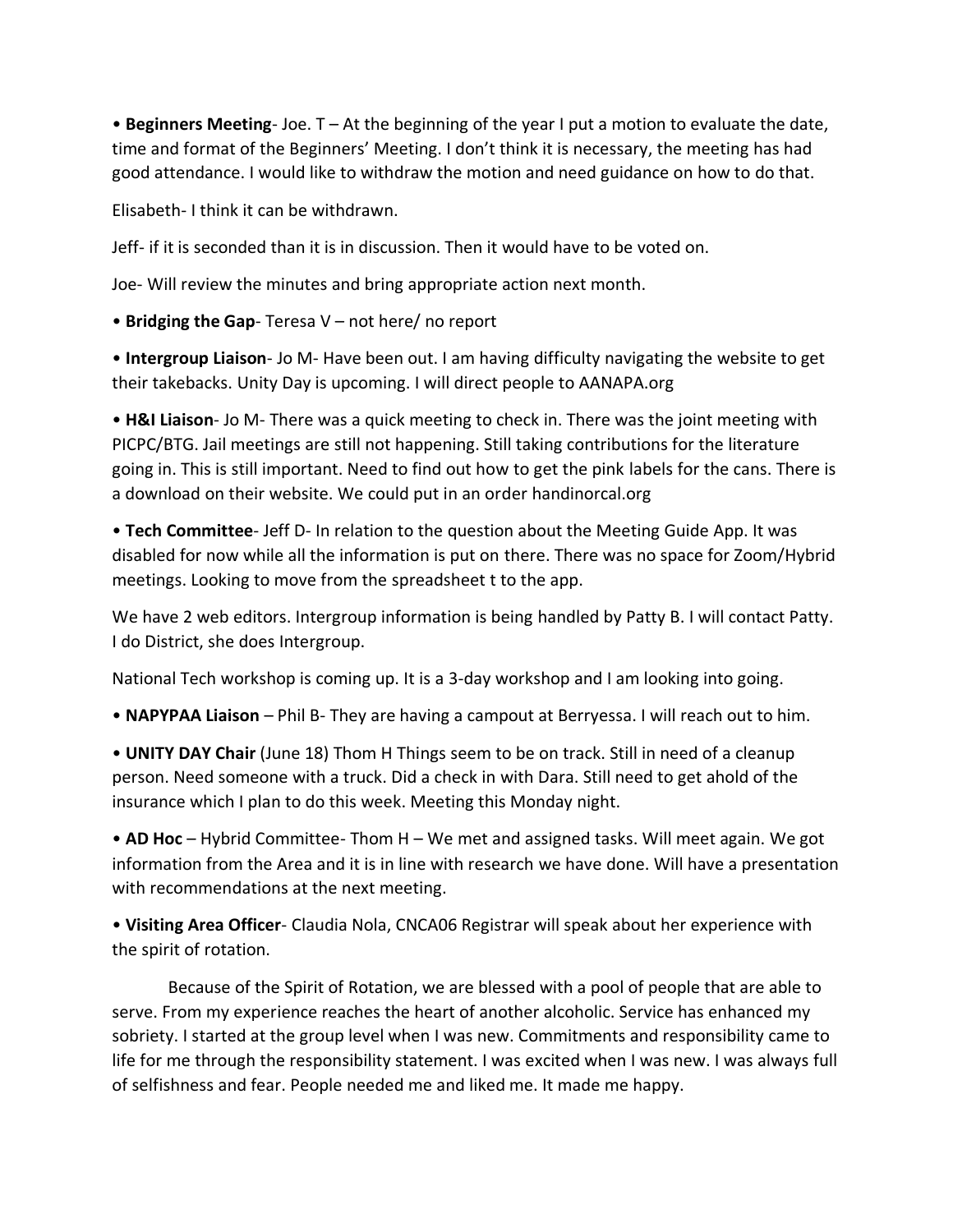I had a learning experience as a GSR. When I don't get in the middle and get involved, I sit there with my arms crossed. It is so important to share with people new to service. I got into Bridging the Gap and I loved that we were connecting new members. I learned that getting my way doesn't serve me anymore. As a chair I was butting heads with the old chair. I needed a mediator, and I needed help. We had a common ground in our love for the commitment. I learned about compromise and what is best for the committee as a whole.

I've always gained new levels of understanding as I rotated. I was more involved in BTG (Bridging the Gap) but when I became of service as a GSR and I was serving lunch. In the conference I was listening to everyone's shares including the GSRs and delegate. It brought me back to the statement regarding that we do this not for ourselves but for the still suffering person.

You don't have to say, "I'm available and I know how to do that job", it's about "I'm available."

AA didn't give me my old life back, but a new life. Service is my solution. I never took service because I thought id be good at the commitment. It was out of gratitude.

When I learn a new commitment I am finding a new way to serve AA. Always keep in mind tradition 12. When there are differing opinions, I have learned so much though openmindedness. David made a statement about how DBG was going to serve AA as a whole. My perception changed and opened. I got the 18 inch drop to the heart about AA as a whole- not that I can make a decision, but if I keep the open-mindedness maybe we will all figure out what is best as a group.

When I was District 12 DCMC I talked to my Service Sponsor. There are always people to consider to talk to. I talked to my boss about my availability for my current commitment. Some people's niches are other commitments, this one is mine. It continues to educate me about alcoholics and committees. I went sideways for a while, so what that did for me is give me a broader view. I love to do it. What you're thinking about district commitments. Am I available? That is the question you should ask. I had to learn the new database from scratch. It built selfesteem. The first few assembly reports took me hours. Someone showed me a faster way. I just needed to ask for help. Then I can share to the next person. I feel duty bound to be in service. I have homework about my availability.

Elisabeth- Does anyone have questions for Claudia?

Charlotte- I help a lot of people with tech support. Spending those hours doing the spreadsheet the hard way isn't useless. I like how you described your early service experience. I felt similarly. People are positive and are great roll models.

Jeff D.- When you were a GSR you needed to get someone to replace you at the time of rotation. What did you do to foster people?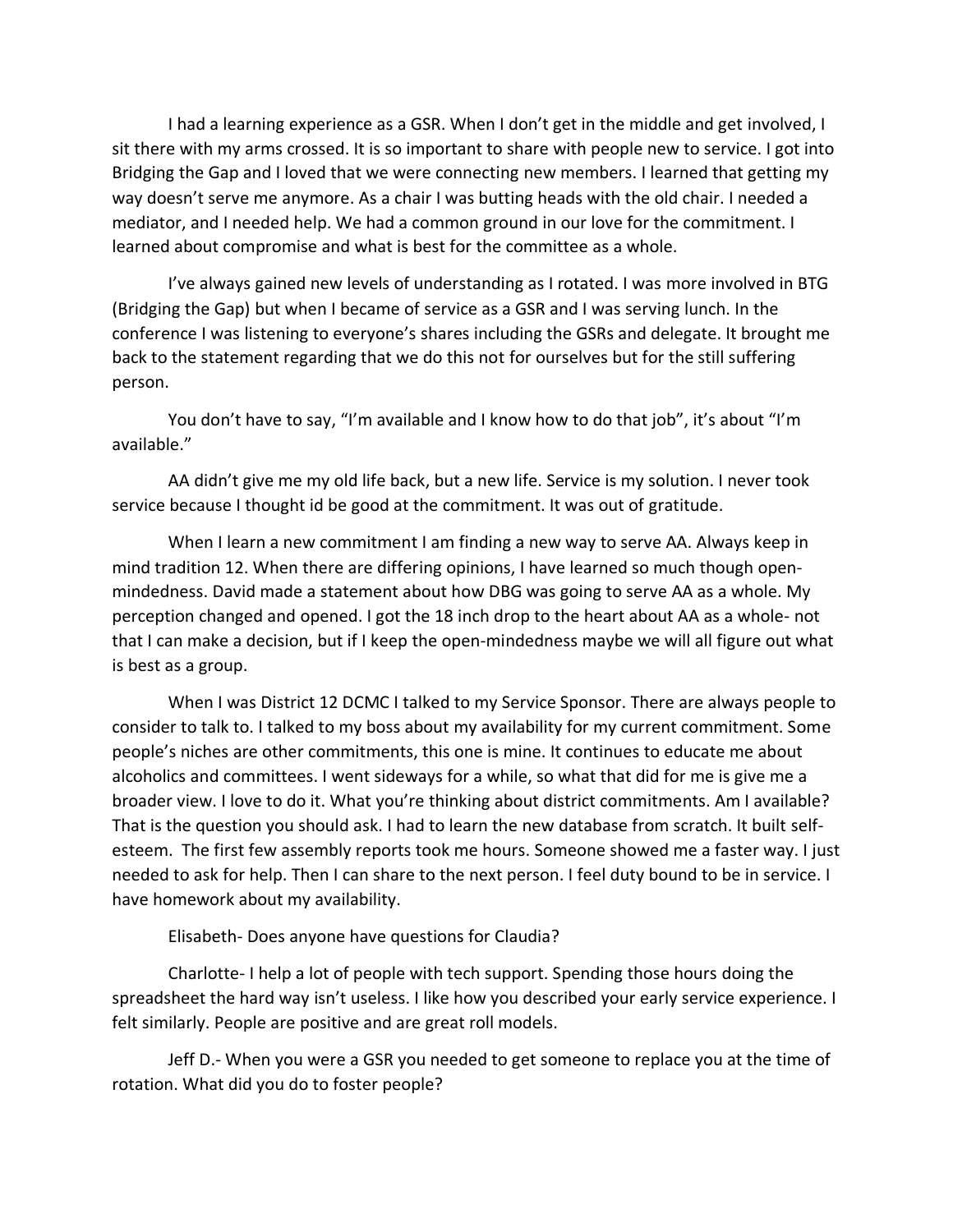Claudia- We have a new GSR in my homegroup. I have started mentoring people. Bring them to events. I would bring Sponsees. People don't know what is available to them for service. So many just want to serve AA. Get them in the car.

With reading the service manual, it takes some getting in to. When I read it, I had an emotional response but we have a prejudgment. The best way is to show attraction, also promotion.

Michael Morgan – I've been in General Service for 12 years. When you talk about making yourself available, id like to go higher. I want to but I can't sometimes. Do you discuss with your sponsor? Should I go higher in the structure or lower?

Claudia- I have a similar experience. I didn't get into service until I had 15 years. I didn't do a DCM or DCMC position until I knew I was ready. I talked to my job, looked at my calendar and then left it up to my higher power. I talk to my service sponsor and my recovery sponsor. I love that we go around the room and do the 3<sup>rd</sup> legacy. If there are any other questions- reach out. I would also talk with people that did the positions previously. Talk to others that have been of service and then let your higher power choose.

## **Break**

• At our November District Business Meeting, we will elect new officers for the next panel. Each month until November, we will hear from 2 officers, share their experience l. Today we will hear from Thom H and Chris W.

Thom H – Treasurer- My experience had been different than if we were meeting the vet's home. I get to go to the bank and I discovered that if we go below \$3000, we get a bank fee. I keep running tallies on the budget. Were saving money on printing and travel. I am getting quicker at doing the spreadsheets. I do a quarterly review to make sure we are on track. It has gotten easier.

Jane- it takes about an hour a month?

Thom- there is a learning curve, I use excel, and can now turn it into an acrobat PDF. And go to the Post Office Box about once a month.

Michael M. – a person like me that is not great but not bad with money, is this a good position?

Thom- it's pretty straight forward. Money in money out. Deposits and debits go in the register. One of the most difficult is using the spreadsheet. It could be done by hand instead of on the computer.

Chris W – Recording Secretary- Shared experience with the commitment.

(Summary below was drafted after the meeting as I was sharing during the meeting and did not take notes.)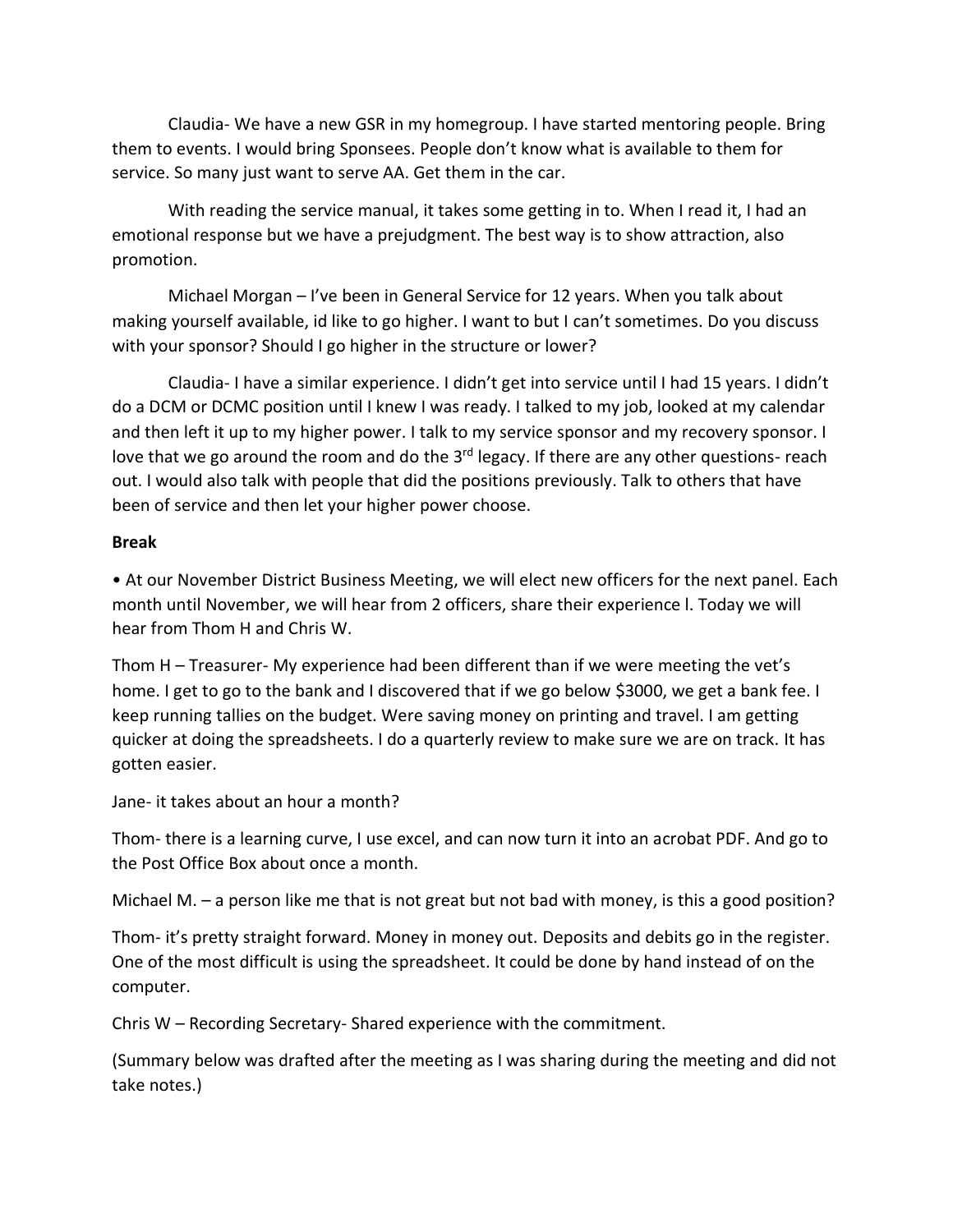This is not a very time intensive commitment outside of the regularly scheduled Business and Officer's meetings. May take 20 minutes or less to review and format the minutes after the meeting has ended. I then send them to the DCMC and Web Committee Chair. It is a very beneficial position and has helped with my typing skills. Taking accurate minutes is very important for use by the DCMC in formatting the agenda for the next meeting as well as for future reference. It is a very enjoyable commitment.

**Housekeeping motion**- Housekeeping Motions: A motion of a routine nature dealing with administrative or purely formal matters necessary to expedite House business. If there is an objection this will become new business next month.

### Discussion:

• Financial Oversight Committee – Volunteers for Chair

Elisabeth- we have a lot of money over our reserve. There are some moneys that may need to be used in our community to support other service entities. We should look at if there are any local distributions that should be made before a distribution to the Area. Is there anyone interested in being the chair. Was Walter the chair of this?

Walter- I have not been in communication with anyone about this. But I do want to be on the committee.

Elisabeth- historically the DCMC should not be the chair. I have invited some outside people to be on the committee but they were unavailable to come. Can we meet without a chair?

Jo M.- AA isn't going to tell us we can't meet. Having only outside involvement in Lake County, there is outside oversight but there is inside processes that is done. I would be willing to be a part of that.

Walter- Normally this is not a part of the service structure but comes from the outside.

Elisabeth- this is a financial oversight committee

Walter- it is like an auditor, someone from the outside. We are looking for someone from the outside. We didn't have a procedure for justifying the amount in the prudent reserve. Unusual expenditures could be put aside while we decide whether or not to spend it.

Elisabeth- are we comfortable meeting without a chair. And then we decide who would present to the group.

Thom- Committee procedure outlines members of the committees. Chair to be elected by the committee. Treasurer cannot be chair.

Elisabeth- We will meet and share in July.